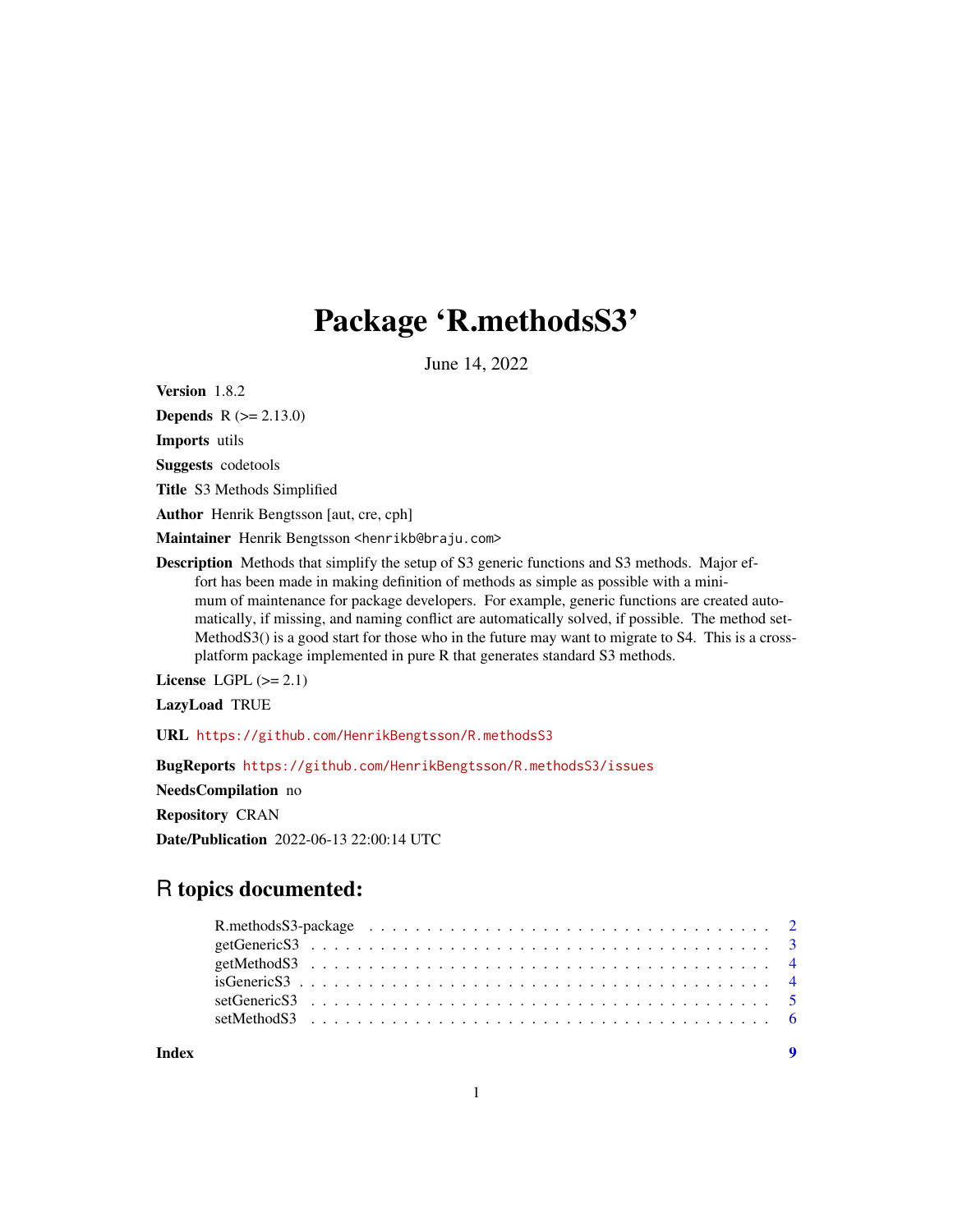<span id="page-1-0"></span>R.methodsS3-package *Package R.methodsS3*

#### Description

Methods that simplify the setup of S3 generic functions and S3 methods. Major effort has been made in making definition of methods as simple as possible with a minimum of maintenance for package developers. For example, generic functions are created automatically, if missing, and naming conflict are automatically solved, if possible. The method setMethodS3() is a good start for those who in the future may want to migrate to S4. This is a cross-platform package implemented in pure R that generates standard S3 methods. This contents of this package originates from the R.oo package [1].

#### Installation and updates

To install this package do

install.packages("R.methodsS3")

To get the "devel" version, see <https://github.com/HenrikBengtsson/R.methodsS3/>.

#### Dependencies and other requirements

This package only requires a standard R installation.

#### To get started

To get started, see:

1. [setMethodS3](#page-5-1)() - Simple and safe creation of S3 methods and, whenever needed, automatic creation of S3 generic function.

#### Further readings

For a detailed introduction to the package, see [1].

#### How to cite this package

Whenever using this package, please cite [1] as

Bengtsson, H. The R.oo package - Object-Oriented Programming with References Using Standard R Code, Proceedings of the 3rd International Workshop on Distributed Statistical Computing (DSC 2003), ISSN 1609-395X, Hornik, K.; Leisch, F. & Zeileis, A. (ed.), 2003

#### License

The releases of this package is licensed under LGPL version 2.1 or newer.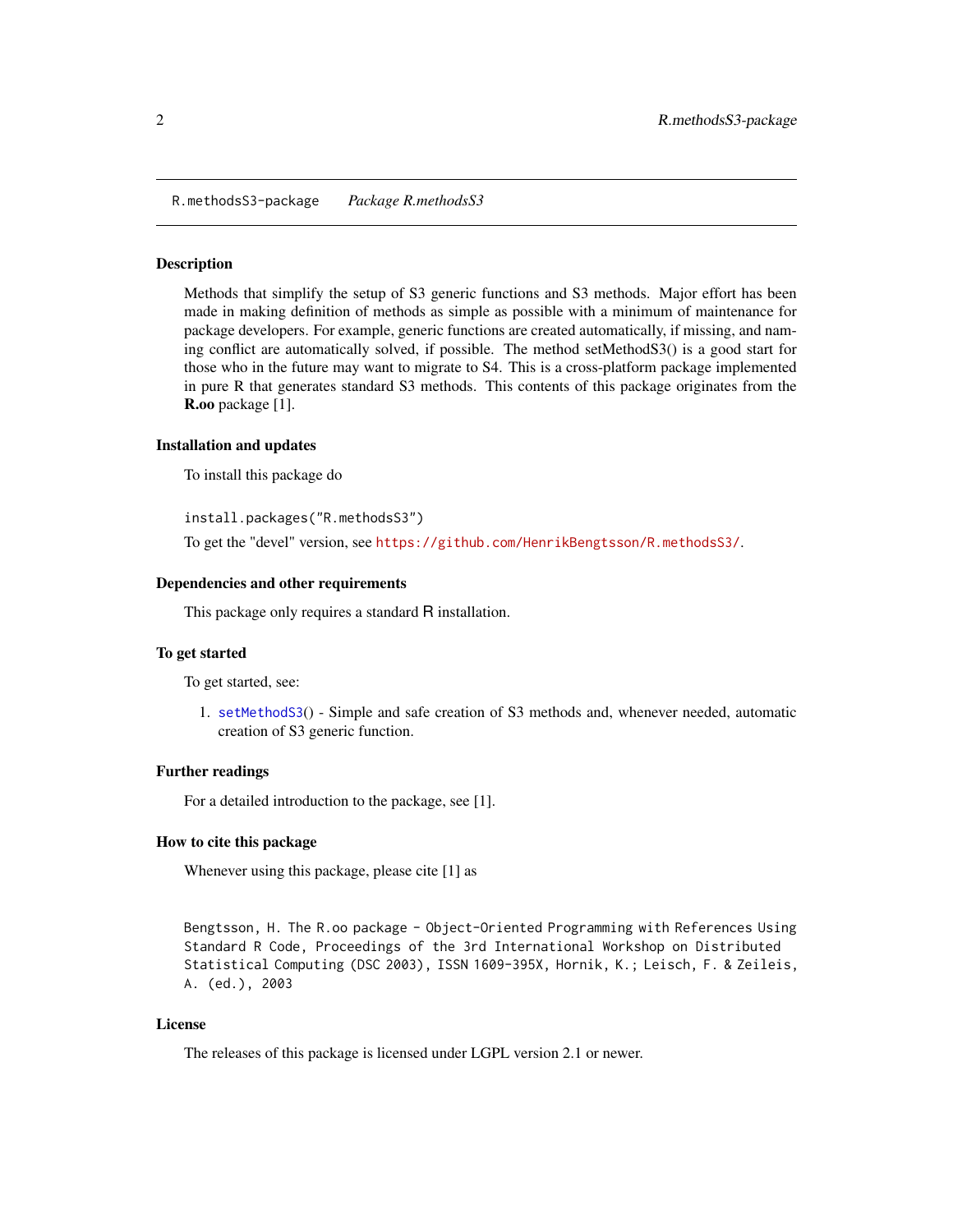#### <span id="page-2-0"></span>getGenericS3 3

#### Author(s)

Henrik Bengtsson

#### References

[1] H. Bengtsson, *The R.oo package - Object-Oriented Programming with References Using Standard R Code*, In Kurt Hornik, Friedrich Leisch and Achim Zeileis, editors, Proceedings of the 3rd International Workshop on Distributed Statistical Computing (DSC 2003), March 20-22, Vienna, Austria. <https://www.r-project.org/conferences/DSC-2003/Proceedings/>

<span id="page-2-1"></span>getGenericS3 *Gets an S3 generic function*

#### Description

Gets an S3 generic function.

#### Usage

```
## Default S3 method:
getGenericS3(name, envir=parent.frame(), inherits=TRUE, ...)
```
#### Arguments

| name                    | The name of the generic function.                                            |
|-------------------------|------------------------------------------------------------------------------|
| envir                   | The environment from which the search for the generic function is done.      |
| inherits                | A logical specifying whether the enclosing frames should be searched or not. |
| $\cdot$ $\cdot$ $\cdot$ | Not used.                                                                    |

#### Author(s)

Henrik Bengtsson

#### See Also

[setGenericS3](#page-4-1)(). [getMethodS3](#page-3-1)(). [isGenericS3](#page-3-2)().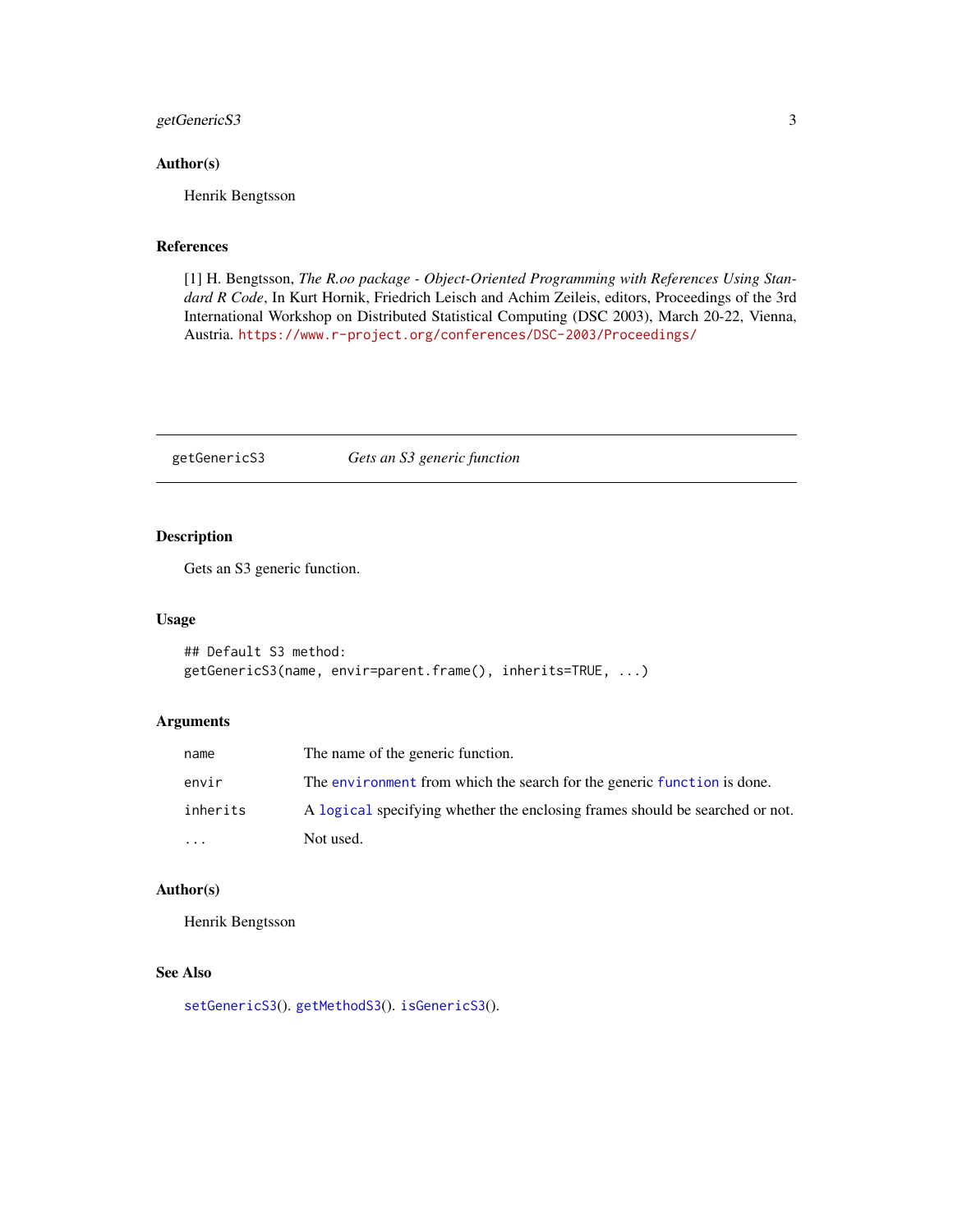<span id="page-3-1"></span><span id="page-3-0"></span>

#### Description

Gets an S3 method.

#### Usage

```
## Default S3 method:
getMethodS3(name, class="default", envir=parent.frame(), ...)
```
#### Arguments

| name  | The name of the method.                                          |
|-------|------------------------------------------------------------------|
| class | The class of the method.                                         |
| envir | The environment from which the search for the S3 method is done. |
| .     | Not used.                                                        |

#### Author(s)

Henrik Bengtsson

#### See Also

This is just a conveniency wrapper around [getS3method](#page-0-0) that have arguments consistent with [setMethodS3](#page-5-1)(). [getGenericS3](#page-2-1)().

<span id="page-3-2"></span>isGenericS3 *Checks if a function is a S3 generic function*

#### Description

Checks if a function is a S3 generic function.

#### Usage

```
## Default S3 method:
isGenericS3(fcn, envir=parent.frame(), ...)
```
#### Arguments

| fcn                     | A function or a character string.                                                                          |
|-------------------------|------------------------------------------------------------------------------------------------------------|
| envir                   | If argument fcn is a character, this is the environment from which the search<br>for the function is done. |
| $\cdot$ $\cdot$ $\cdot$ | Not used.                                                                                                  |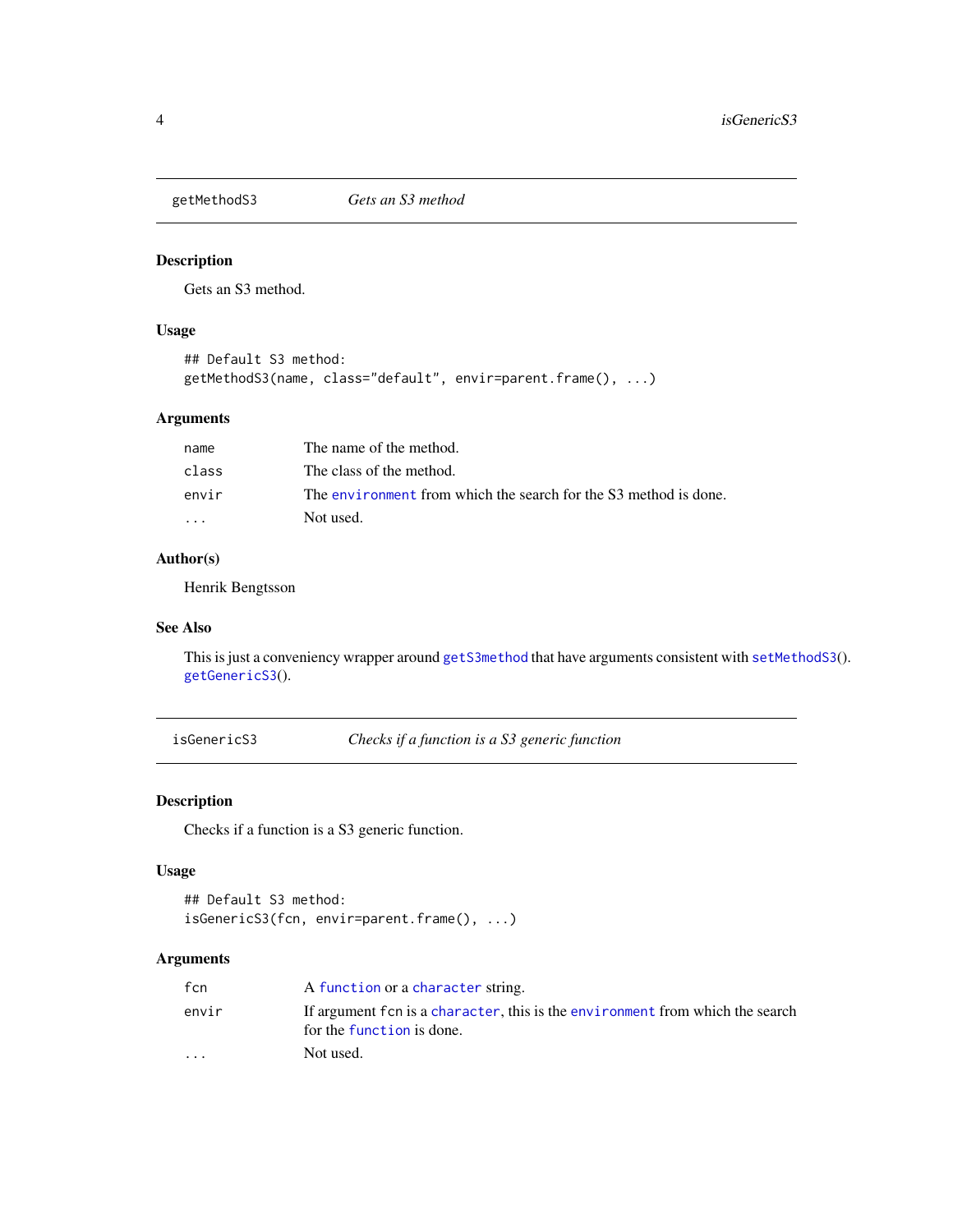#### <span id="page-4-0"></span>setGenericS3 5

#### Details

A function is considered to be a generic S3/UseMethod function if its name matches one of the known S3 generic functions, or if it calls UseMethod().

#### Value

Returns [TRUE](#page-0-0) if a generic S3/UseMethod function, otherwise [FALSE](#page-0-0).

#### Author(s)

Henrik Bengtsson

<span id="page-4-1"></span>setGenericS3 *Creates an S3 generic function*

#### Description

*Note that this method is a internal method called by* [setMethodS3](#page-5-1)*() and there is no reason for calling it directly!*

Creates a generic function in S3 style, i.e. setting a function with name name that dispatches the method name via UseMethod. If there is already a function named name that function is renamed to name.default.

#### Usage

```
## Default S3 method:
setGenericS3(name, export=TRUE, envir=parent.frame(), dontWarn=getOption("dontWarnPkgs"),
 validators=getOption("R.methodsS3:validators:setGenericS3"), overwrite=FALSE, ...)
```
#### Arguments

| name       | The name of the generic function.                                                                                                                                                                                                                                |
|------------|------------------------------------------------------------------------------------------------------------------------------------------------------------------------------------------------------------------------------------------------------------------|
| export     | A logical setting attribute "export".                                                                                                                                                                                                                            |
| envir      | The environment for where this method should be stored.                                                                                                                                                                                                          |
| dontWarn   | If a non-generic method with the same name is found it will be "renamed" to<br>a default method. If that method is found in a package with a name that is <i>not</i><br>found in dont warn a warning will be produced, otherwise it will be renamed<br>silently. |
| validators | An optional list of functions that can be used to assert that the generated<br>generic function meets certain criteria.                                                                                                                                          |
| $\ddots$ . | Not used.                                                                                                                                                                                                                                                        |
| overwrite  | If TRUE an already existing generic function with the same name will be over-<br>written, otherwise not.                                                                                                                                                         |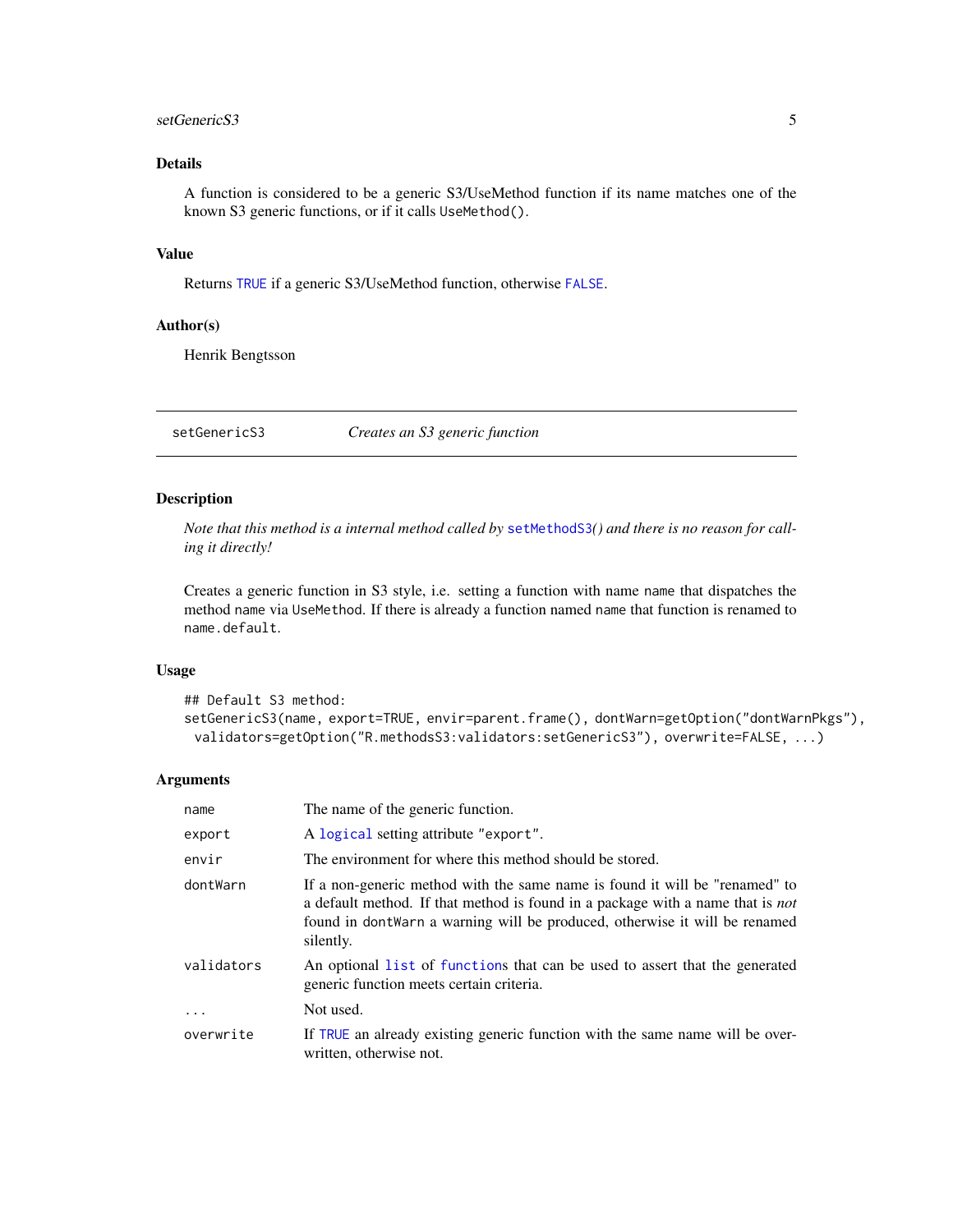#### <span id="page-5-0"></span>Author(s)

Henrik Bengtsson

#### See Also

To define a method for a class see [setMethodS3](#page-5-1)(). For more information about S3, see [UseMethod](#page-0-0)().

#### Examples

```
myCat.matrix <- function(..., sep=", ") {
  cat("A matrix:\n")
  cat(..., sep=sep)
  cat("\n")
}
myCat.default <- function(..., sep=", ") {
  cat(..., sep=sep)
  cat("\n")
}
setGenericS3("myCat")
myCat(1:10)
mat < -matrix(1:10, ncol=5)myCat(mat)
```
<span id="page-5-1"></span>setMethodS3 *Creates an S3 method*

#### Description

Creates an S3 method. A function with name <name>.<class> will be set to definition. The method will get the modifiers specified by modifiers. If there exists no generic function for this method, it will be created automatically.

#### Usage

```
## Default S3 method:
setMethodS3(name, class="default", definition, private=FALSE, protected=FALSE,
  export=FALSE, static=FALSE, abstract=FALSE, trial=FALSE, deprecated=FALSE,
 envir=parent.frame(), overwrite=TRUE, conflict=c("warning", "error", "quiet"),
  createGeneric=TRUE, exportGeneric=TRUE, appendVarArgs=TRUE,
  validators=getOption("R.methodsS3:validators:setMethodS3"), ...)
```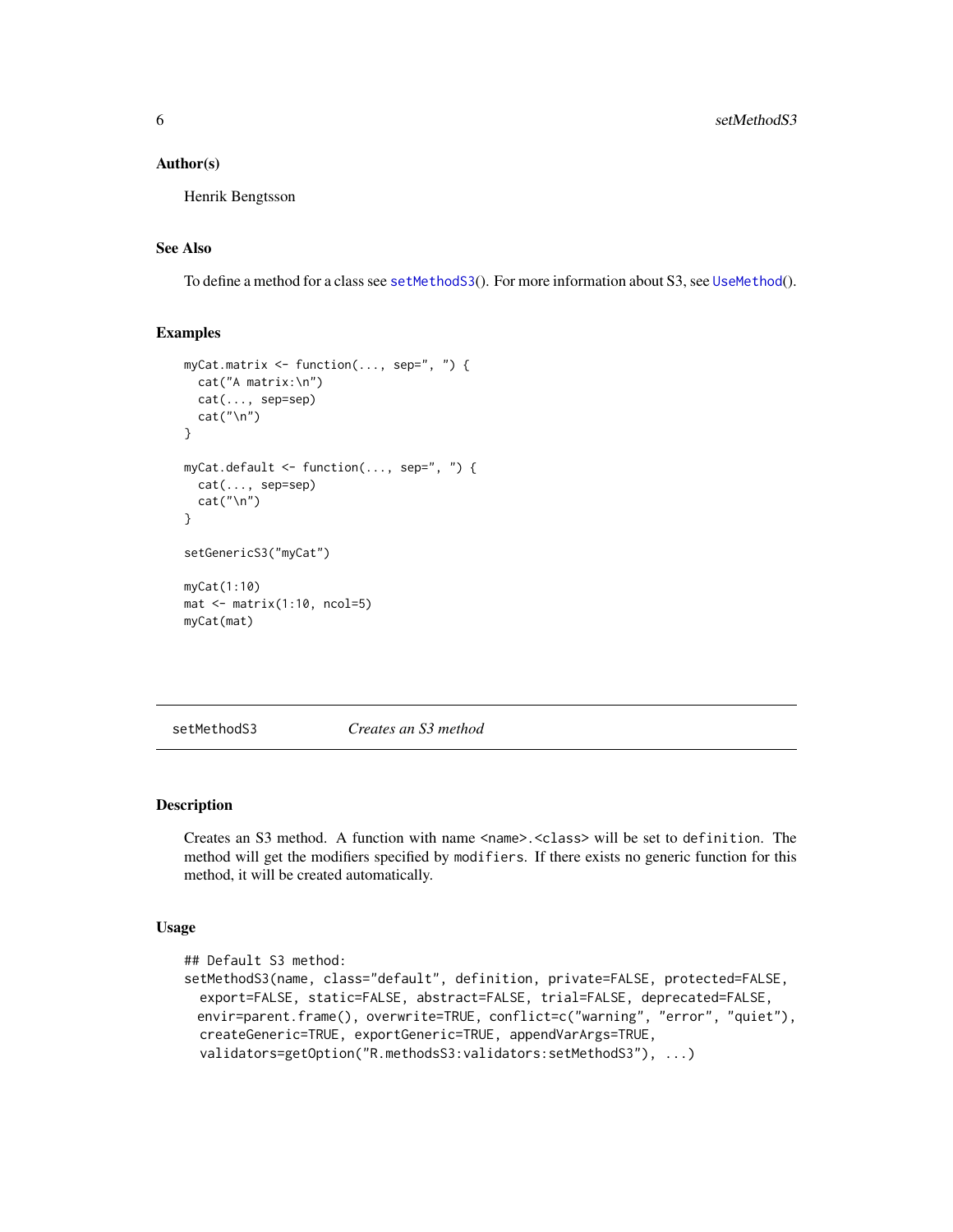#### <span id="page-6-0"></span>setMethodS3 7

#### Arguments

| name                             | The name of the method.                                                                                                                                                                                                                                                                                                          |
|----------------------------------|----------------------------------------------------------------------------------------------------------------------------------------------------------------------------------------------------------------------------------------------------------------------------------------------------------------------------------|
| class                            | The class for which the method should be defined. If class == "default" a<br>function with name <name>.default will be created.</name>                                                                                                                                                                                           |
| definition<br>private, protected | The method definition.                                                                                                                                                                                                                                                                                                           |
|                                  | If private=TRUE, the method is declared private. If protected=TRUE, the method<br>is declared protected. In all other cases the method is declared public.                                                                                                                                                                       |
| export                           | A logical setting attribute "export".                                                                                                                                                                                                                                                                                            |
| static                           | If TRUE this method is defined to be static, otherwise not. Currently this has no<br>effect expect as an indicator.                                                                                                                                                                                                              |
| abstract                         | If TRUE this method is defined to be abstract, otherwise not. Currently this has<br>no effect expect as an indicator.                                                                                                                                                                                                            |
| trial                            | If TRUE this method is defined to be a trial method, otherwise not. A trial method<br>is a method that is introduced to be tried out and it might be modified, replaced<br>or even removed in a future release. Some people prefer to call trial versions,<br>beta version. Currently this has no effect expect as an indicator. |
| deprecated                       | If TRUE this method is defined to be deprecated, otherwise not. Currently this<br>has no effect expect as an indicator.                                                                                                                                                                                                          |
| envir                            | The environment for where this method should be stored.                                                                                                                                                                                                                                                                          |
| overwrite                        | If TRUE an already existing generic function and an already existing method with<br>the same name (and of the same class) will be overwritten, otherwise not.                                                                                                                                                                    |
| conflict                         | If a method already exists with the same name (and of the same class), different<br>actions can be taken. If "error", an exception will be thrown and the method<br>will not be created. If "warning", a warning will be given and the method will<br>be created, otherwise the conflict will be passed unnoticed.               |
| createGeneric, exportGeneric     |                                                                                                                                                                                                                                                                                                                                  |
|                                  | If createGeneric=TRUE, a generic S3/UseMethod function is defined for this<br>method, iff missing, and exportGeneric species attribute "export" of it.                                                                                                                                                                           |
| appendVarArgs                    | If TRUE, argument is added with a warning, if missing. For special methods<br>such as \$ and [[, this is never done (argument is ignored). This will increase<br>the chances that the method is consistent with a generic function with many<br>arguments and/or argument                                                        |
| validators                       | An optional list of functions that can be used to assert that the generated<br>method meets certain criteria.                                                                                                                                                                                                                    |
| $\cdots$                         | Passed to setGenericS3(), iff called.                                                                                                                                                                                                                                                                                            |
|                                  |                                                                                                                                                                                                                                                                                                                                  |

### Author(s)

Henrik Bengtsson

#### See Also

For more information about S3, see [UseMethod](#page-0-0)().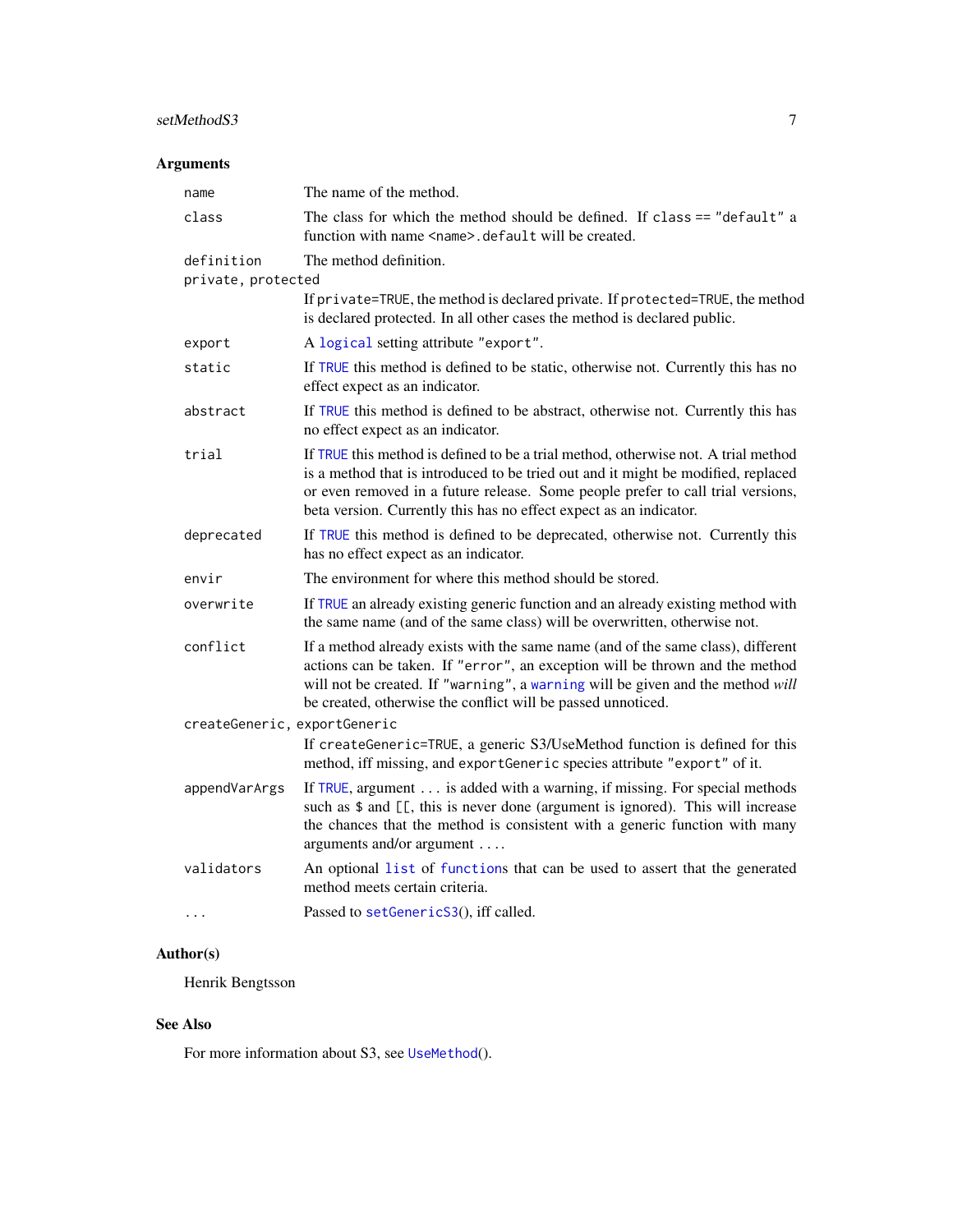#### Examples

```
######################################################################
# Example 1
######################################################################
setMethodS3("foo", "default", function(x, ...) {
  cat("In default foo():\n");
  print(x, \ldots);})
setMethodS3("foo", "character", function(s, ...) {
  cat("In foo() for class 'character':\n");
  print(s, ...);
})
# The generic function is automatically created!
print(foo)
foo(123)
foo("123")
######################################################################
# Example 2
#
# Assume that in a loaded package there is already a function bar(),
# but you also want to use the name 'bar' for the character string.
# It may even be the case that you do not know of the other package,
# but your users do!
######################################################################
# bar() in other package
bar \leq function(x, y, ...) {
  cat("In bar() of 'other' package.\n");
}
# Your definition; will redefine bar() above to bar.default().
setMethodS3("bar", "character", function(object, ...) {
  cat("In bar() for class 'character':\n");
  print(object, ...);
})
bar(123)
bar("123")
```